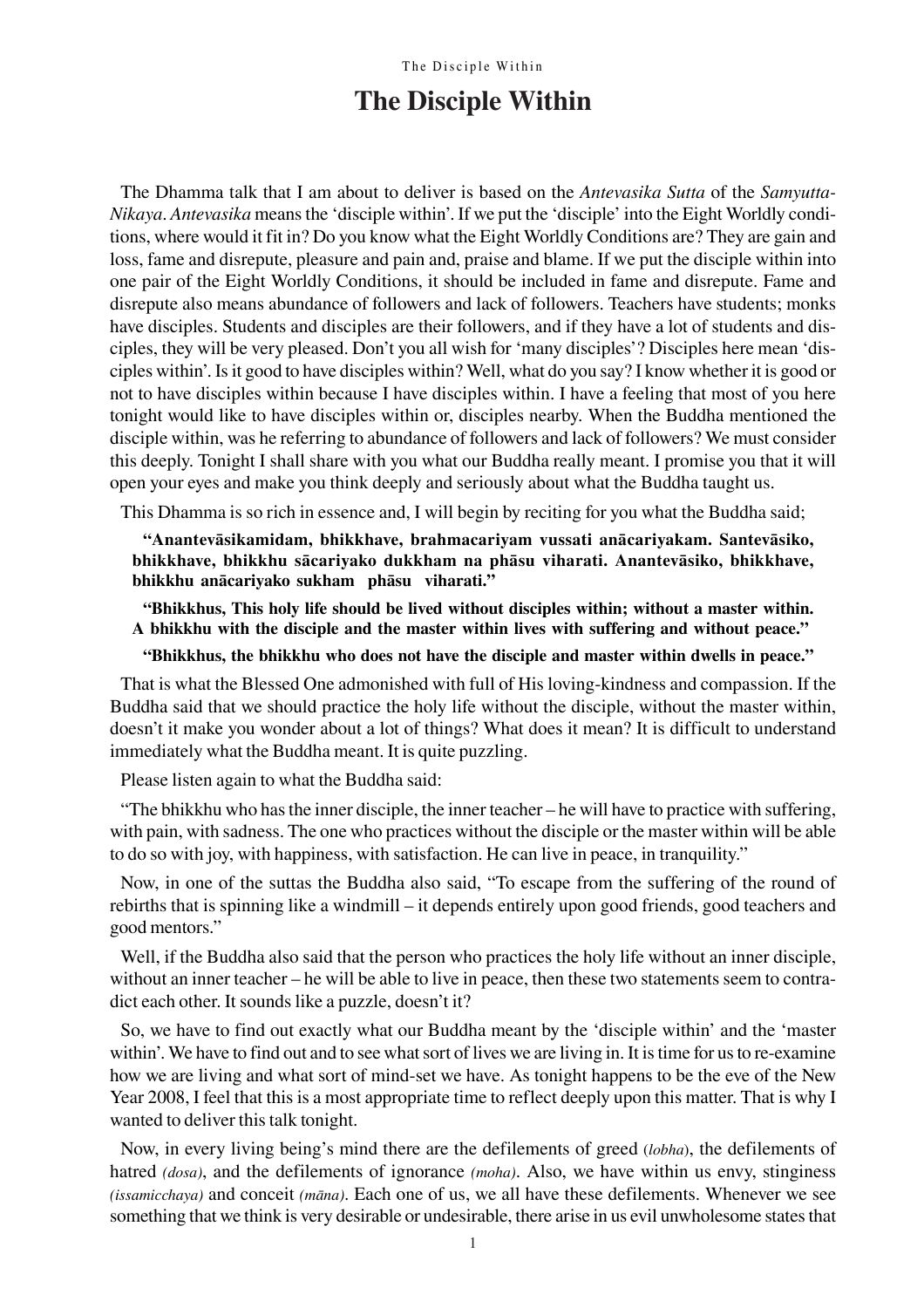bind us up like fetters. Our senses, our memories, our perceptions and our feelings become very busy and active in arousing the unwholesome defilements (akusala). These defilements dwell within us. Since they dwell within us, they are called the `disciples within.'

Our Buddha said that people who have such disciples within lead miserable lives. Also, these socalled disciples within – greed, anger, delusion, envy, stinginess and conceit – through our senses they overwhelm us and control us. That is why the Buddha said that if we have such disciples and teachers within, then we will never be able to live in peace in life.

We can have abundance of material wealth or, we can be lacking in material wealth. Which one of these two would you choose? You would want abundance, naturally. Similarly, if you were to choose between having an abundance of followers and having only very few followers, the choice would be to have many, wouldn't it? Praise or blame, wealth or poverty  $-i$  f given a choice, you would take the favourable ones only, I am sure. No one would want the bad ones. Although people want honour, they do not want disgrace.

However, whether they want it or not, human beings are forever being pursued by the Eight Worldly Conditions and, likewise, the Eight Worldly Conditions are always being followed by human beings. The opposites that are wealth and poverty, abundance of followers and lack of followers, praise and blame – whenever and wherever they emerge, the opposites that are happiness and sadness come to be. That is because we possess the master, which is the disciple within! Although we feel joy when we receive the favourable things, which are wealth, honour and fame, when we receive the opposites of such things, we experience great sadness. If there is happiness there will also be misery. If you wish to receive joy, you must also be prepared to receive sadness. That is inevitable with the disciple within. Therefore, all those who possess the master that is the disciple within, they will never be able to live in happiness but in misery.

 To state it more lucidly, to be in possession of the defilements is like being laden with debts. Thus, an existence with defilements is an existence full of debts. You will constantly be in fear of when your creditor will come to you and demand that you repay the debts. To have lobha (greed) is very much like being heavily in debt. As long as you have not rid yourself of *lobha* you remain owing unpaid debts. Just like the creditor who comes to collect the debts from his debtor, so will the defilements call on you to repay the debts that you owe. "How I want those things!" – that is demanding repayment of debts. "Oh, how I cherish these things!" – that is *lobha* come to collect its debts. To feel the heart throbbing with excitement, to yearn for, to eat one's heart out over someone (to suffer from excessive longing), to want to be beside someone, to long to hear someone's voice and to pine for things or people; to lust for sensuality, to feel covetous, to seek understanding, to wish for success, fame and abundance of followers – all such feelings and desires are due to being possessed of greed. In this way do human beings journey through life. So, all those with *lobha* are bound to repay debts.

Furthermore, to be filled with *dosa* (hatred) is like having debts that are waiting to be repaid. Unless one is devoid of hatred, one will always have debts to repay. The defilements of *dosa* will hound you like the creditor hounds the debtor for repayments. To be full of sadness, grief, lamentation, anxiety and discontentment; accusing, blaming, torturing and killing each other; being insolent and cruel to each other; bearing grudges and wreaking vengeance, bullying, terrorizing and oppressing others – why do such kinds of behaviour and feelings occur? It is all because humans have borrowed the defilement of *dosa*, and for this they have put themselves deep into debt! They have the disciple within!

Being jealous, stingy and conceited is also the same as being in great debt. If you cannot yet eradicate these defilements you will still have debts waiting to be repaid. ``He or she has succeeded and has overtaken me! Oh, I'm so furious. How can I destroy his success? I detest people looking up to him. Let them all come only to me. What do they think I am? I can't bear to let them say such things about me. I'll let them know who I am. Who are you that I should bow down to?'' All those who bear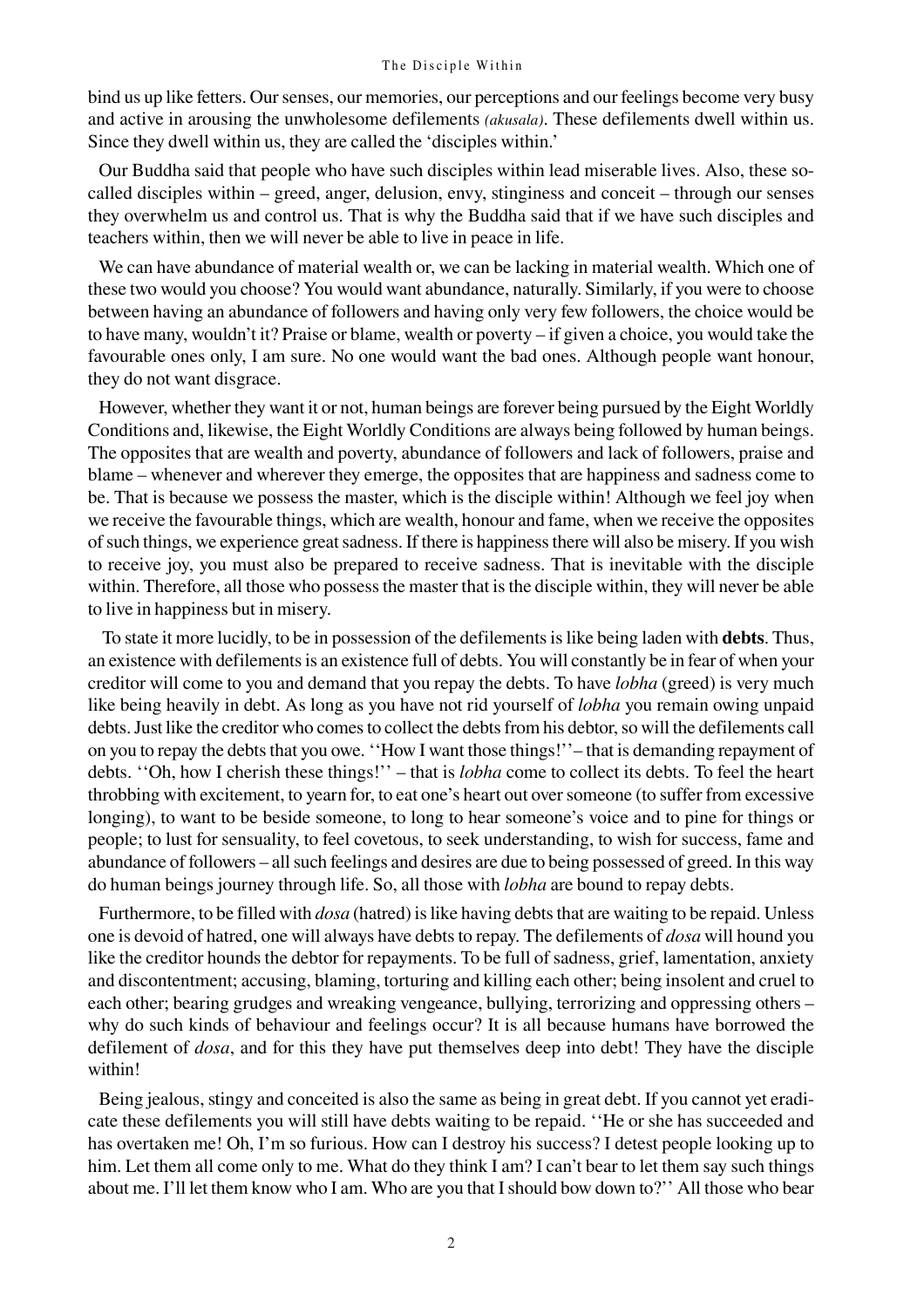such thoughts of ill-will and conceit are certain to have to pay debts.

As long as one has debts one's creditor is bound to pursue you to settle those debts. Every single person has accumulated debts – kammic debts. There are kusala kammic debts and, akusala kammic debts. To perform kusala deeds and then to make wishes is also a form of taking on credit. If you have made a wish to be able to perform services for the benefit of others and, when in the life that kamma yields its results, you will be able to render services as you wished. Because you yourself wished for it, the services will be quite wholesome. However, debts are debts and you cannot avoid it.

Our Bodhisattva endeavoured through four incalculables and a hundred thousand eons to fulfill pàramãs just so that he would be able to enlighten the minds of living beings. The kinds of debts that such extraordinary supreme beings incur upon themselves are incredible. Nevertheless, they wished for these (wishes) themselves and so, they had to pay their dues and they were prepared for it. The debts were, after all, all for good causes.

However, the debts paid for akusala (unwholesome) deeds are immense! They can be extremely severe, punishing, drastic, intolerable and deadly. If we study the earlier lives of the Bodhisattva we will see that, due to his immaturity during those existences, He harboured the defilements of greed, hatred, delusion, stinginess, jealousy and conceit which put Him into debt. It was even up until when He had already attained Enlightenment and, even up to The Buddha's final *parinibbana* that debts had to be paid in full! There was simply no way of getting out of it. The Buddha's afflictions of backache, of headache, of diarrhea were such repayments.

In one of his past lives, the Bodhisattva was a well-known wrestler. Although he had already retired due to age, his arrogance and conceit in thinking he was the only one still capable of retaining the country's honour, he went into the ring and broke his opponent's back. Thus, even in His last existence as the Enlightened One He suffered severe backache as a means of repaying His akusala kammic debt.

In yet another one of the past lives, our Bodhisattva was a resident of a fishing village. During one session he happened to take great delight in watching his relatives and fellow villagers beating in the head to kill the fish that had been caught and hauled ashore. That debt of evil delight borne of lobha was repaid by having to suffer headaches during the life as The Buddha. The Bodhisattva had merely been enjoying the sight of the fish being killed. He had not taken part in the slaughtering itself. This goes to show that even silent approval of akusala deeds will surely put you into kammic debt. Just imagine the intensity of akusala being developed by the spectators at a boxing match or a bullfight! They shout, they applaud, and they cheer the contestants to fight, to hurt, to beat and, sometimes even to kill each other. They want one side to win; they wish the other side to lose. How appalling! How horribly frightening! They are accumulating akusala and kammic debts. Do you wish to be a participant in such activities? As long as you have those defilements, which are the disciple within, you will be encountering evil all the way. You will not be able to escape it. So, beware.

In another past life, the yet immature Bodhisattva was a skilled physician. At one time he had to treat a miserly patient for diarrhoea. After being cured, the miser became crafty and was reluctant to pay the fee for the treatment. Although a physician's skills are for the benefit of patients, the Bodhissatva's anger and conceit led him to administer a very potent purgative that killed the patient. For this misdeed resulting from anger and conceit, the Bodhisattva suffered in hell for countless lives. Even in the last existence, The Buddha was made to pay His kammic debts by having to suffer from the disease of diarrhea. Those were the debts of akusala. Life is just getting into debt and paying off debts.

If there is the disciple within, then there will also be kamma. If there is kamma, then there are debts to be paid. Possessing defilements is getting into debt. Can these debts be paid? Can these debts ever be repaid in full in this lifetime? It is not possible. They will have to be carried forward into the next existence. Therefore, pay very serious attention towards your kamma.

If you develop wholesome kamma, you pay the corresponding kammic debt. If you choose to de-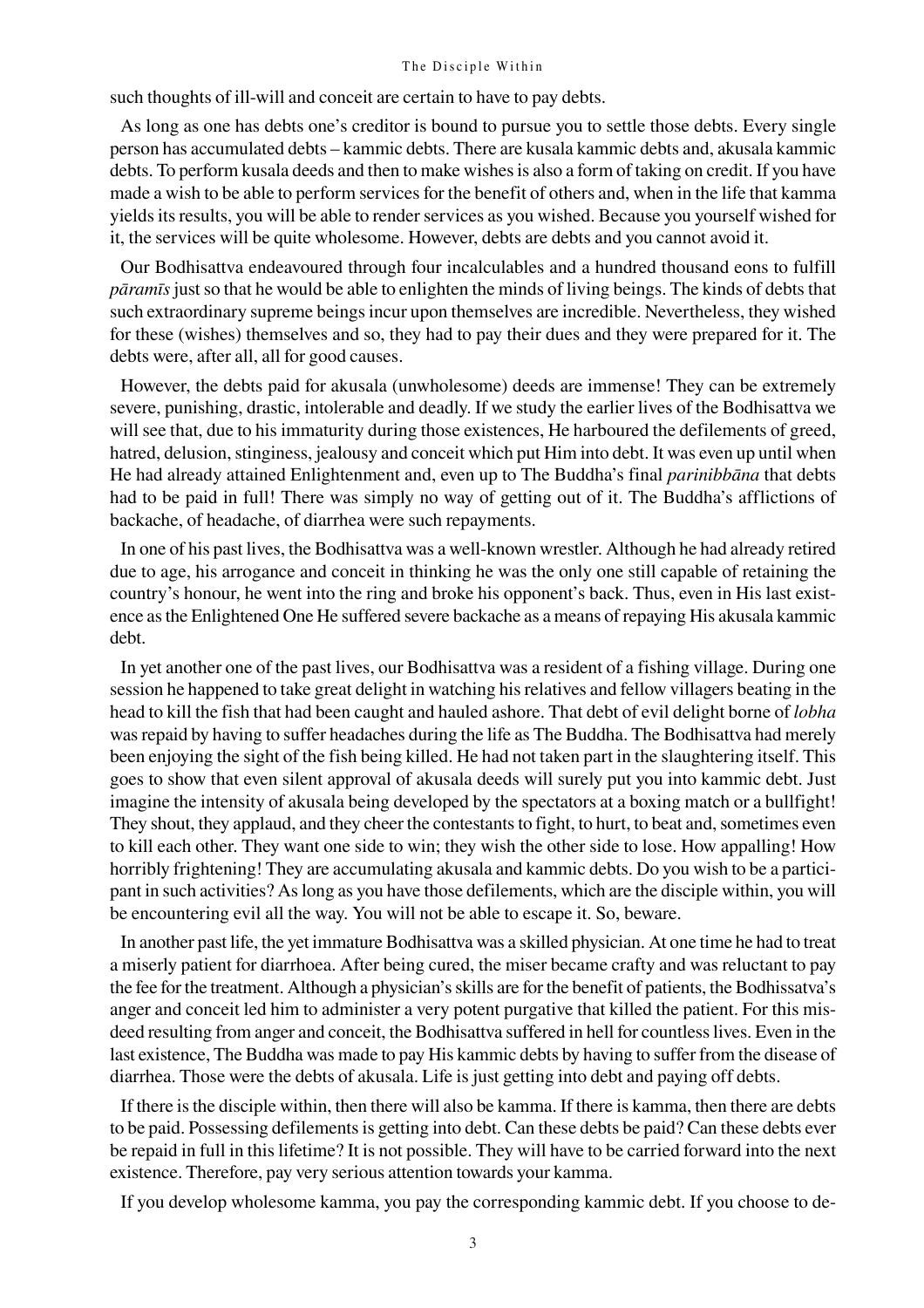velop unwholesome kamma, then you will have to pay the corresponding kammic debt. What are we Bhikkhus doing? We are also paying our own kammic debts – wholesome kammic debts. However, debts are debts – all the same.

We can say that there are four ways in which we pay off our debts.

(1) We pay back old debts (like repaying our parents);

(2) We sell on credit, which is also a form of getting into debt (by giving to charity, friends and relatives, by doing works of merit, and by providing for our children so that they can repay us later);

(3) We borrow for the future by performing bad deeds; and lastly,

(4) We are paying off so as to be free from debts.

Now, it can be said that you are all in the process of paying back old debts. You are also selling on credit. It's not going to end. You are just asking to get deeper into debt. When you speak angrily to each other, you are getting into debt. When you ridicule one another, you are accumulating more debt. When you treat one another with arrogance – that also adds to your debt accounts.

Our Bodhisattva once ridiculed and accused a noble one who was replete in sīla, samādhi and paññā. Due to that akusala kamma, even after His Enlightenment He suffered ridicule and accusations. He had to pay His debts. He could not avoid it. That is why The Buddha said,

# ``People are born with a chopping knife in the mouth. The fool uses this knife to cut himself up by mouthing badness.'' So said The Buddha after attaining enlightenment.

How often have you already cut yourselves with your knife? You may have already done too much cutting! The more you have done it, the more debts you will have to repay. Taking on credit just means that some time or another you will have no alternative but to pay back these debts – that is certain. It is just as if you have sworn to pay back in this present life, those debts that you yourself had accumulated in your past lives. The accusations, derisions, insults that we are suffering are the payments of the debts that we have been owing. We bhikkhus are also paying back our own debts. Laymen, laywomen, nuns and everyone else are paying back their own respective debts. When you are paying back your debts don't grimace, don't put on a face. Try to do it with a smile. After all, you took the debt upon yourself, you have to pay it back yourself. If you do it with a scowl, you will have to continue paying debts.

 I don't want to make any more debts; I only want to be free from debt after paying back what I already owe. I am telling you this so that you will also wish to be free from any more kammic debts.

The inner disciple of defilements is also like a very dreadful and malignant **disease**. Whenever you catch a disease, you feel miserable. You experience fatigue and weariness both in body and in mind. When defilements such as greed, hatred and delusion take over your mind and body, and you stimulate and fuel them without restraint, without thinking – then you are going to suffer horribly like you suffer from an extremely severe disease. So, you can say that a person with defilements is a diseased person, can't we? . Whenever we see things that we feel are delightful, craving and lust overwhelm us. We get to be tortured by these things. Whenever accusations, blame or malice are directed towards us, our bodies shake and tremble with rage and hatred. Such afflictions are severe. Similarly, as conceit and arrogance arise and we begin to treat each other disdainfully, then how do we feel – cool and peaceful or hot and agitated? We become hot and agitated, of course! It is as if we have been afflicted with a disease. That is why those with defilements can be said to be afflicted with a disease.

Diseases of the human physical body may be treated and cured with conventional means and medicines. However, in the case of diseases of the defilements, the only form of cure that exists is to take the treatment and medicine prescribed by Our Buddha. The practice of the three noble trainings is for curing and eradicating the affliction of defilements. Without intensively practicing the development of sīla, samādhi and paññā, one can never be able to get rid of the disease of defilements which is the disciple within.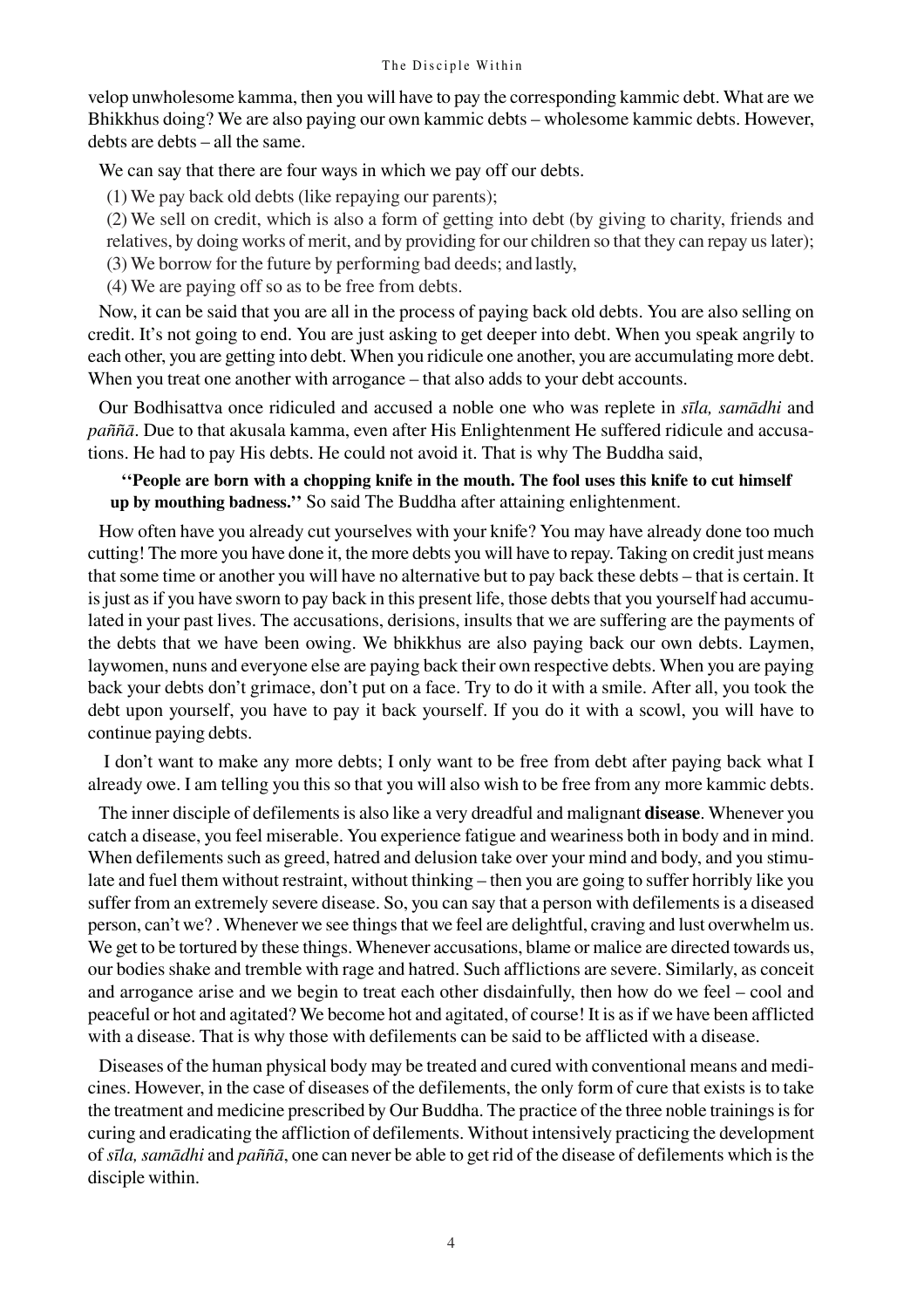Furthermore, the evil defilements called the `disciple within' are very much like a cage. In this world of ours there are prisons, and there are people who are being held captive in prisons. Such captives encounter so much suffering and agony. For them, their freedom has been replaced with confinement. They have no control over themselves. They are being made to obey the orders of others. The chains of defilements are binding them. Drivers that are the defilements are driving them. All those who are in prison cells suffer miserably. That is why defilements are so very much like **prisons**.

The arising of desire and craving indicates that one has fallen into the cage of *lobha*. The person who has landed into such a cage has to perform according to the will of *lobha*. When lust grows strong the place to touch to fulfill the wishes of lust has to be sought. That is the time when the pangs of hunger occur. That is when one has become a real captive in the cage of lust. What will one do when the place to touch has been located? Will one take on credit and become yet indebted? Existence is so full of perils. It is so insecure. Greed and lust arise. It is falling into the prison of greed. Once one falls into this prison, one is bound to obey the prison warden's orders and to dwell accordingly.

Whenever one cannot feel satisfied until one has been able to retaliate or to seek revenge, it can be said that one has been bound up in the coils of hatred. To get angry or to feel hatred is to get oneself bound and held captive. In the jail-house of anger and hatred there can be no freedom. One must simply obey the commands of the jail warden.

The chains of defilements that have confiscated your freedom do not bind you only in the present life. You have already made debts that you will have to pay in future lives. Each new existence offers you the opportunity to set foot into the prison of defilements. Being imprisoned in the jail of *dosa* is to be paying back debts as well as taking more on credit. People afflicted with the disease of defilements are those who possess the disciple within. Being afflicted with the disease of defilements can be considered as being in prison. Even convicted criminals can look forward to an eventual date of release. However, for the inmates of the prison of defilements, no release date can be foreseen so long as they are in possession of defilements. The prison of defilements is a dreadfully rigorous place full of misery and wretchedness. That is why the Buddha said, "With the disciple within which is the master, no one can live in peace, only in suffering."

Yet another thing  $-$  defilements turn us into **slaves**. Do you want to be master or do you want to be slave? I am sure that you would wish to be the master. You may be trying to be the master, but you are yet a slave. If asked to show those who are slavishly obeying the orders of the defilements, we would have to point at those who have the disciple within them. A person who is not in control of himself and is only submitting to the dictates of defilements is called a slave. If we review our lives on a dayto-day basis, we will see that most of the people are those living under the dictatorship of defilements and, as such, they are just slaves.

There must be innumerable cases of those who had been enslaved by defilements through many different forms of existence. To illustrate the point, I shall tell you an account of how one of our yogis came to be enslaved.

To be able to discover this you needed to see your past lives. Quite a few of our yogis have been successful in seeing some of their past existences and, I wish to share this account of one of them.

He was practicing meditation and had reached the stage of acquiring the Knowledge of Discerning Cause and Condition and, after he happened to see one of his past lives he felt very sad and so he wanted to tell me about it. But he just wrote it down and sent the experience to me. Later, when we met and I began to ask him about it, tears came to his eyes and he appeared to be feeling heart-broken and dejected. I wondered what sort of disciple within, what type of defilement had enslaved and tortured him in a past life? Before I tell you about it, let me read to you the translation of the letter that was sent to me. The note is quite serious and profound. It says:

As kamma dictated, with great pain and hardship the cart had to be drawn to the top of the hill to be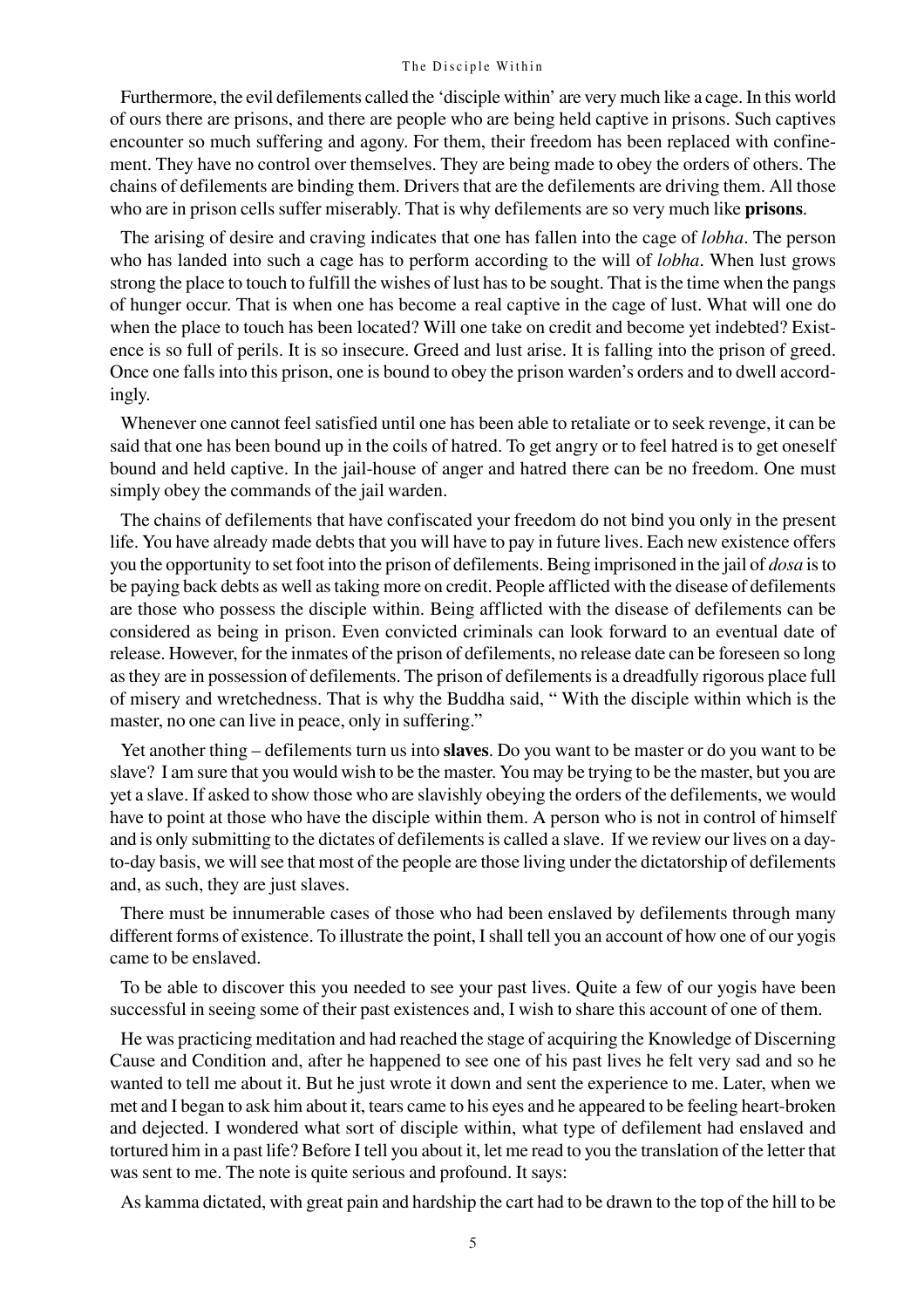loaded there with the materials and drawn back down to the foot of the hill.

After loading the cart with the things at the top of the hill, the trip down the hill had to be made with great care because the weight of the cart together with the weight of the load had to be borne with immense stress and strain.

Do you know what is going on - what is happening? I will describe what he found out. This is what he saw and felt:

He saw that in one of his past lives he had become a horse  $-$  a carthorse. But  $-$  before that life, he had been a very beautiful woman! She couldn't have been an Oriental. She must have been from the West or from the Middle East. And, she had the disciple within. She was a slave – a slave to the defilement of gambling. She was very keen on horseracing. She used to hold many horse races herself. She was quite wealthy but she was taking on credit and so, accumulating debts – the debts of kamma. Do you know how? She bred horses – racehorses. She was breeding horses for racing. She used to be particularly fond of one of her horses. When a horse is running in a race it has to run all out, as fast as it can. When it is running like that, the muscles of a horse tense and stretch with great stress and strain; it gets extremely exhausted from all the exertion. You might be able to imagine how tired a horse can get in such a race. The woman would feel thrilled in watching the movement of the horse's legs and muscles stretching and tensing and, she would be exultant whenever her horse won. She was also very attached to the horse.

Although in that life she was quite wealthy, unfortunately, in her dying moments her thoughts were of her horse and, do you know what happened? She was reborn as a horse in her next life! Her kammic debt from having made her favourite horse run races to exhaustion in the previous life had asked for repayment of that debt. So, as a horse, he had to pull a cart up a hill, and then pull the heavily loaded cart back down the hill, again and again and again. It was very strenuous, very exhausting. That was the way the kammic debt had to be paid – with intense suffering, hurt and pain – pain in the hooves and shoulders and all the muscles. There must be many others who are similarly repaying kammic debts with painful horns, painful backs and painful necks and various other horrible ways.

One more thing – to be with the disciple within is like going on a long and difficult journey. When you go on a difficult journey you always feel very weary and spent. When going on such a journey across a desert, there is always the danger of running out of provisions, food and water. It is not at all easy to make it successfully across a sea of sand. Those who manage to make it successfully can be called the ones with good kamma.

In the same way, it is not at all easy to make it successfully across the desert of *saüsāra*. Those with good kamma manage to make it successfully. Those with bad kamma are people who are being manipulated by the defilements, being driven to follow the long, tortuous journey across the endless desert of *saüsāra*. As long as you continue to possess the defilements that are greed, hatred, delusion, likes and dislikes, happiness and sadness, wealth and poverty, pleasure and pain; as long as you will not stop entertaining your senses, you will be prolonging this grueling journey in saüsàra. And, the longer you keep these defilements, the disciple and the master within, you are going to be reborn again, and again, and again as if you had planned to remain in sausara. What happens is that when you get what you want, you feel happy and, when you don't get what you want you feel miserable. When you are wealthy you will feel good, but when you are poor you will feel bad, and so on. Whatever happens, whatever we receive, we are bound to receive the exact opposite as well. So, we can say that we will always be living in a world of misery and suffering. The life with the disciple within is a life being controlled by a master, which means that we need to try to live a life free of this disciple who is the master, and then and only then can we aim for a fully peaceful life.

Do you want to have to keep on accumulating and then repaying your kammic debts over and over again? Do you want to have to keep on traveling along the grueling, tortuous and seemingly endless journey through saüsāra? Do you want to live your future lives being held captive in the prison of